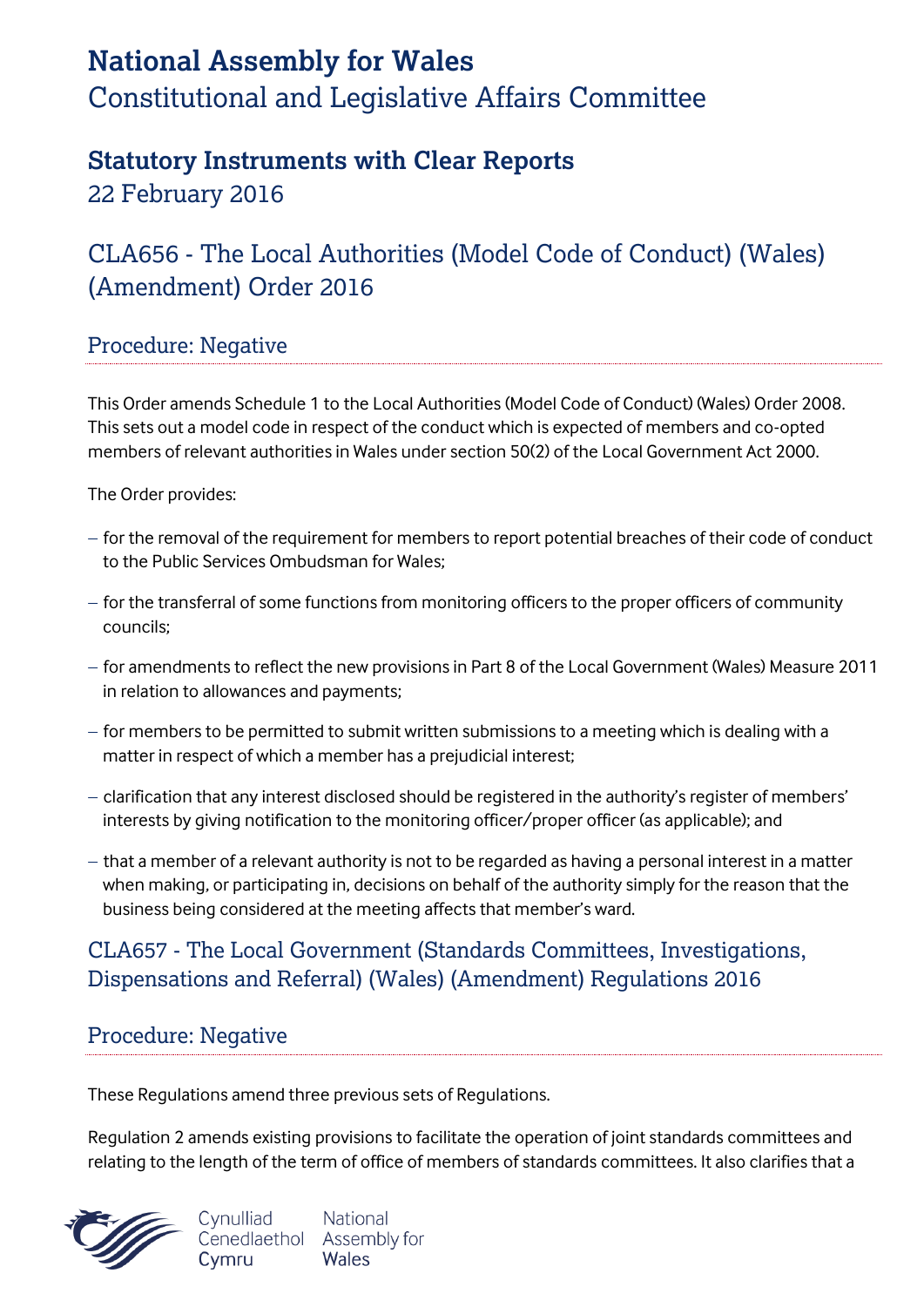relevant authority is exempt from making the report or recommendations of an investigation available for public inspection until misconduct proceedings are concluded.

Regulation 3 includes provision enabling a monitoring officer and a standards committee of one authority to refer a report or recommendations of the monitoring officer to the standards committee of another authority for determination. It also details the procedure for appealing against the decision of a standards committee.

Regulation 4 provides a procedure for a member's application for a dispensation to be referred to the standards committee of another authority for determination.

## CLA659 - The Town and Country Planning (Validation Appeals Procedure) (Wales) Regulations 2016

## Procedure: Negative

These Regulations set out the procedure for the determination of validation appeals made to the Welsh Minsters under section 62ZB of the Town and Country Planning Act 1990. In accordance with section 62ZB(6) validation appeals are considered on the basis of written representations. The procedure includes the following steps:

- $-$  the Welsh Ministers must give notice that they have received the appeal (regulation 3);
- the appellant and local planning authority are not given an opportunity to comment on each other's representations (regulation 4); and
- the Welsh Ministers must notify the appellant and the local planning authority of their decision and their reasons for reaching that decision (regulation 6).

#### CLA660 - The Town and Country Planning (Environmental Impact Assessment) (Wales) Regulations 2016

#### Procedure: Negative

These Regulations correct an error in the Welsh text of the Planning (Listed Buildings and Conservation Areas) (Wales) Regulations 2012 (S.I. 2012/793 (W. 108)).



National Wales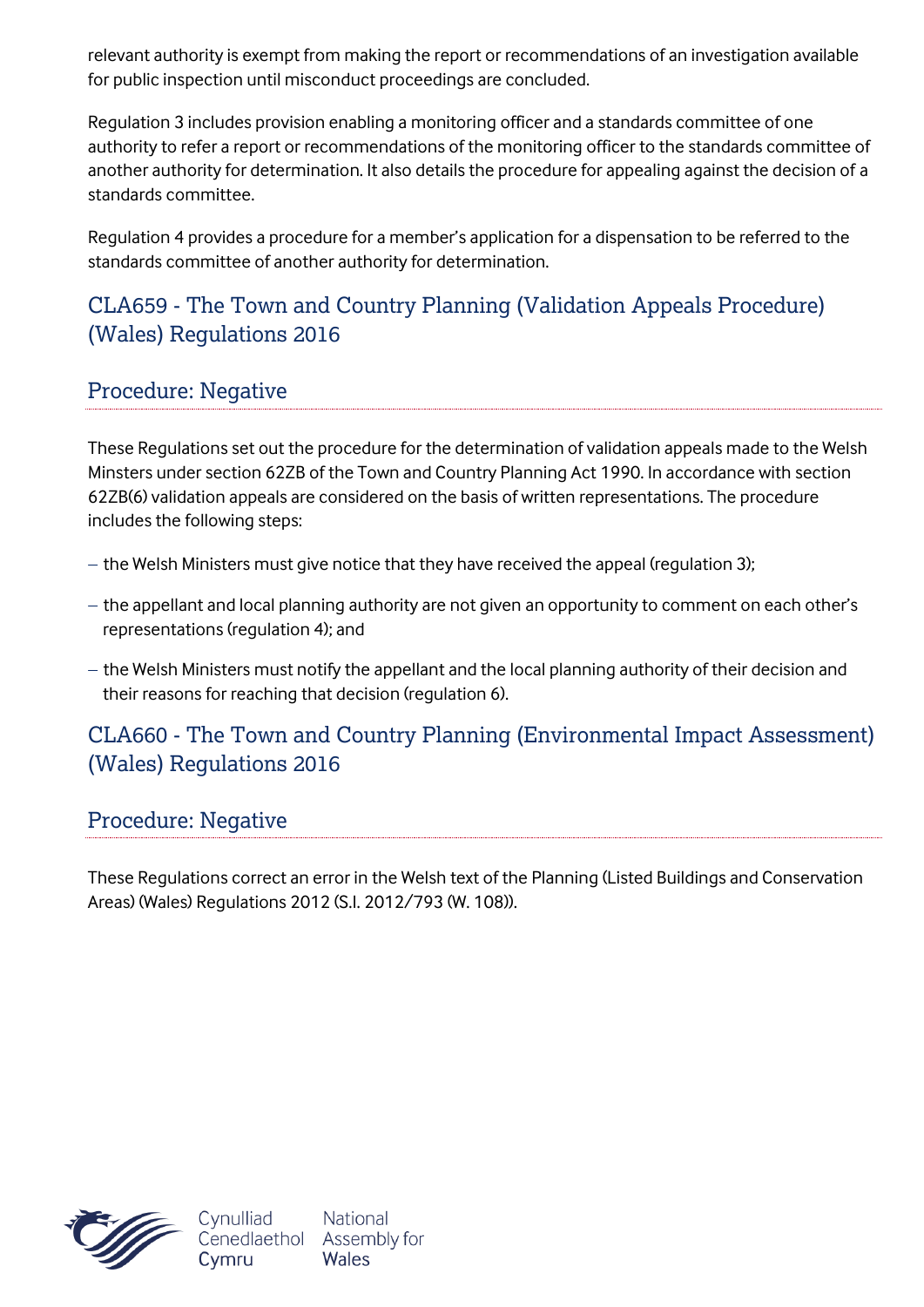#### CLA665 - The Developments of National Significance (Procedure) (Wales) Order 2016

#### Procedure: Negative

Development in Wales is of national significance if it meets criteria specified in regulations( ) or is specified as such in the National Development Framework.

This Order makes provision for the manner in which applications for planning permission in respect of such development are to be dealt with by the Welsh Ministers.

## CLA666 - The National Health Service (Performers Lists) (Wales) (Amendment) Regulations 2016

#### Procedure: Negative

The Regulations amend the National Health Service (Performers Lists) (Wales) Regulations 2004 ('the 2004 Regulations').

Specifically, these Regulations amend the 2004 Regulations to:

- allow a GP/Dentist to be provisionally included immediately on a Local Health Board's performers list on receipt of application, whilst NHS Service Partnership ('NWSSP'), on behalf of the Local Health Boards, undertakes further checks;
- extend the timescale for the requirement to produce a copy of their enhanced criminal record certificate dated within 6 months of making the application for inclusion on the performers list, to be dated within 3 years;
- remove the requirement for a GP/Dentist to provided details of their medical qualifications but instead consent to NWSSP requesting this information from the holder of their performers list in the other home nations.

#### CLA668 - The Agricultural Advisory Panel for Wales (Establishment) Order 2016

#### Procedure: Affirmative

This Order establishes the Agricultural Advisory Panel for Wales. The Panel is an independent advisory body to the Welsh Ministers. The Panel's functions are to promote careers in agriculture, to prepare agricultural wages orders in draft, consult on such orders and submit them to the Welsh Ministers and advise them on such matters relating to the agricultural sector in Wales as the Welsh Ministers may require.

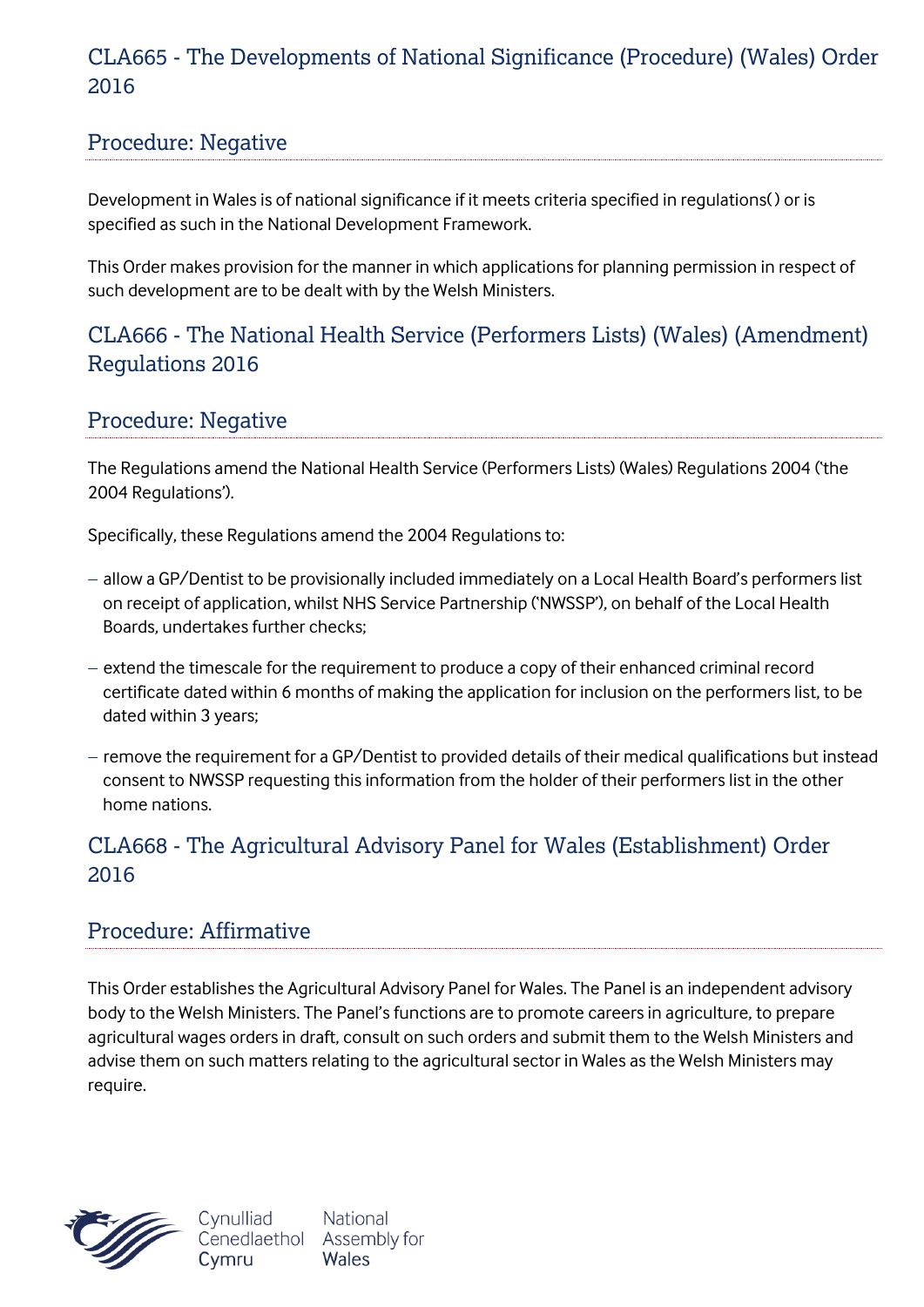The Deputy Minister for Farming and Food has decided to utilise the anticipatory exercise of powers clause (s.13) of the Interpretation Act 1978 to appoint the Chair and members of the Agricultural Advisory panel for Wales prior to the coming into force date of this Order.

#### CLA669 - The Developments of National Significance (Specified Criteria and Prescribed Secondary Consents) (Wales) (Amendment) Regulations 2016

### Procedure: Affirmative

These Regulations amend the Developments of National Significance (Specified Criteria and Prescribed Secondary Consents) Wales Regulations 2016 ("the Principal Regulations") which are due to come into force on 1st March 2016.

Amongst other categories of development, the Principal Regulations specify that energy generating projects which have an installed generating capacity of between 10MW and 50MW are to be categorised as developments of national significance.

Since the laying of the Principal Regulations, the UK Government have laid two Orders which will also come into force on the 1st March 2016 which have the effect of moving the consenting process for onshore wind energy generating stations with a capacity of over 50MW from a regime established under the Planning Act 2008 into the planning system under the Town and Country Planning Act 1990.

These Regulations amend the principal regulations to provide that all applications for planning permission for (a) the construction of onshore wind farms with a generating capacity of 10 megawatts or above, and (b) the extension or alteration of an onshore wind farm with an expected increased generating capacity of 10 megawatts or above, in Wales must be made to the Welsh Ministers.

## CLA670 - The Environmental Permitting (England Wales) (Amendment) (No.2) Regulations 2016 TECHNICAL

#### Procedure: Composite Affirmative

These composite Regulations provide for the regulation of "flood risk activities". They establish a new scheme under the existing Environmental Permitting framework to regulate activities on or near watercourses in England and Wales.

This new scheme means that flood risk activities will be integrated into the existing Environmental Permitting framework. This is intended to be simpler than the current scheme where floor risk activity consents operate under various regimes.

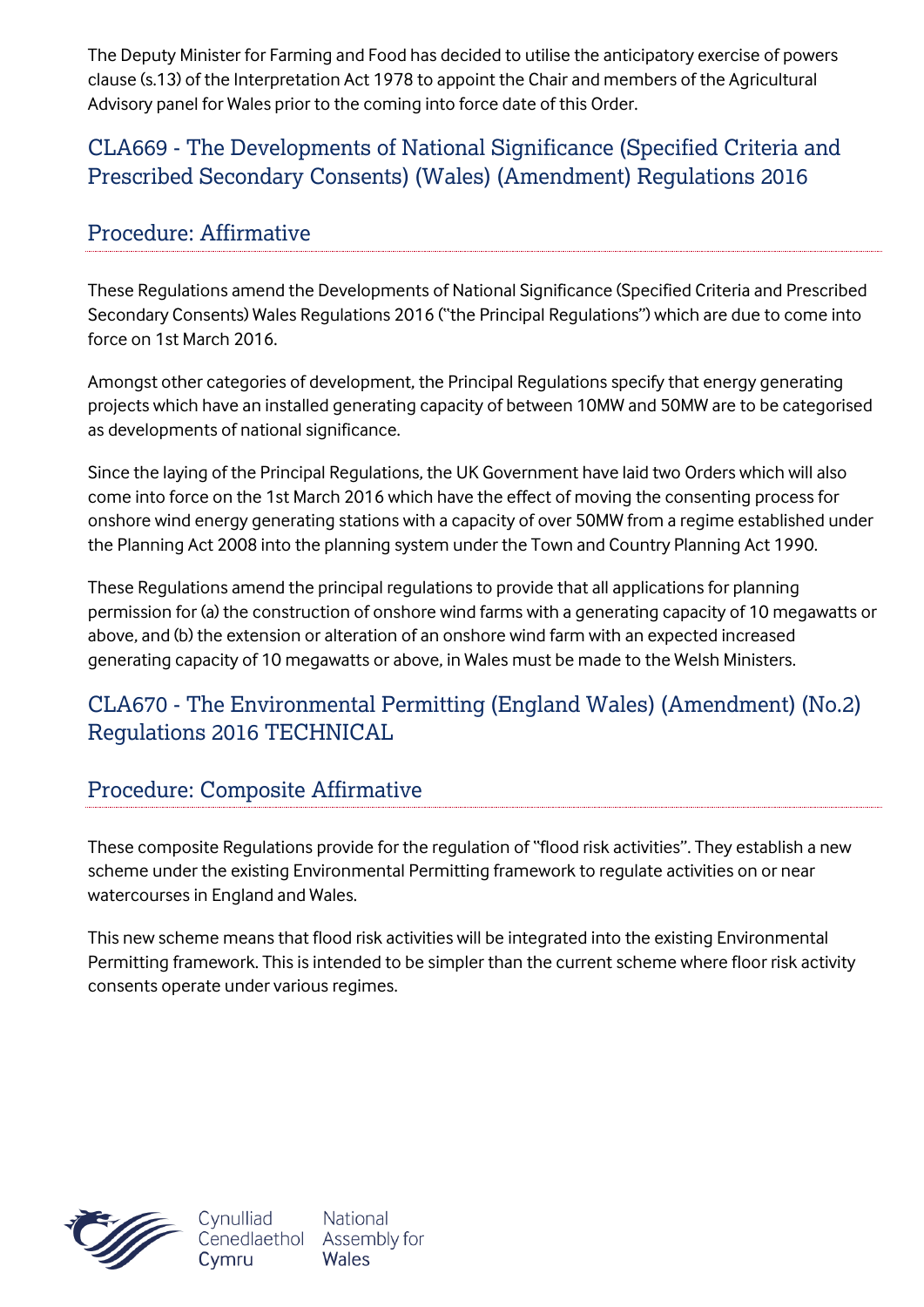## CLA671 - The Local Authorities (Capital Finance and Accounting) (Wales) (Amendment) Regulations 2016

#### Procedure: Negative

Part 1 of the Local Government Act 2003 introduced a legal framework within which local government may undertake capital expenditure. The Welsh Ministers may regulate that activity by regulations. Such provision was made by the Local Authorities (Capital Finance and Accounting) (Wales) Regulations 2003 (S.I. 2003/3239) ("the 2003 Regulations") which have since been amended.

The Regulations further amend the 2003 Regulations by removing the requirement for local authorities to recognise in a revenue account the difference between fair value and the agreed value of loans acquired from the Public Works Loan Board (PWLB) and drawn down on 2 April 2015 for the purpose of buyout of the Housing Revenue Account Subsidy System. The regulations do not apply to liabilities falling outside this description.

Interest payable on the PWLB loans must be recognised in a revenue account on the day an authority becomes liable for that interest, or as soon as **practicable**.

#### CLA672 - The Agricultural Wages (Wales) Order 2016

#### Procedure: Composite Affirmative

This Order replaces, subject to some changes and a transitional and saving provision, the Agricultural Wages Order 2012 which, pursuant to section 12(1) of the Agricultural Sector (Wales) Act 2014, continues to have effect in relation to agricultural workers until such time as the Welsh Ministers made a new agricultural wages order.

#### CLA673 - The Seed Potatoes (Wales) Regulations 2016

#### Procedure: Negative

These Regulations revoke and replace the Seed Potatoes (Wales) Regulations 2006 (S.I. 2006/2929 (W. 264)), which have been amended on several occasions.

The Regulations control the production with a view to marketing, the certification and the marketing of seed potatoes in Wales, other than those intended for export outside the European Union. They implement various European instruments, in particular Council Directive 2002/56/EC on the marketing of seed potatoes (OJ No L 193, 20.7.2002, p. 60).

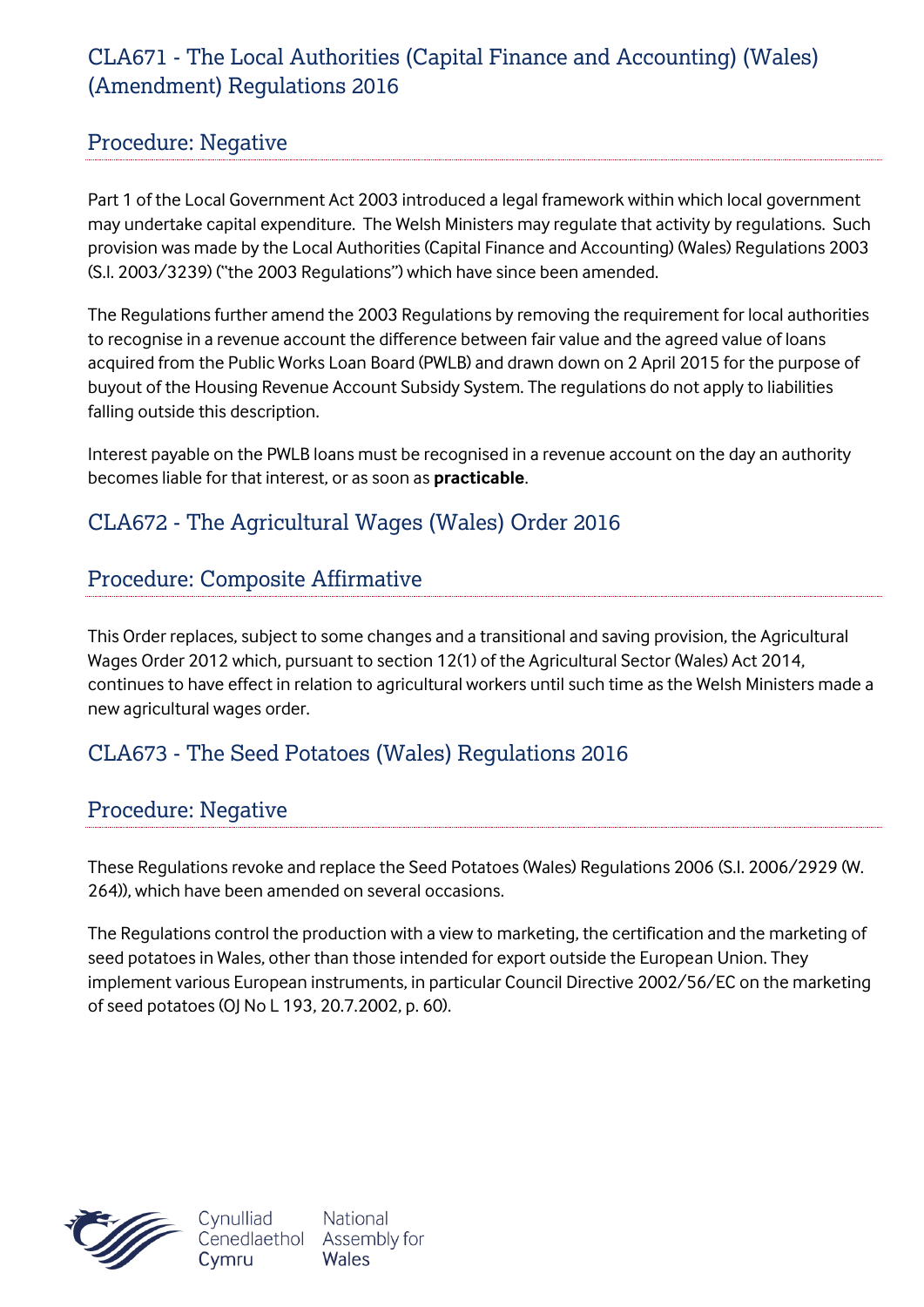## CLA674 - The Wildlife and Countryside Act 1981 (England and Wales) (Amendment) Regulations 2016 TECHNICAL

#### Procedure: Composite Negative

These composite regulations amend section 1 of the Wildlife and Countryside Act 1981, and in particular, the provision that establishes the offence of being in possession or control of an egg of a wild bird (or any part of such an egg). More specifically, they amend the statutory exemption to that offence, so that a person will not be guilty if they can show the egg (or any part) was in the possession or control of any person before Part I of the 1981 Act came into force. This reinstates the legal position before amendments made in 2004, when the exemption was inadvertently narrowed.

The regulations are subject to the negative resolution procedure in the National Assembly for Wales and in the UK Parliament.

Paragraph 2(2) of Schedule 2 to the European Communities Act 1972 provides for a choice between the affirmative and negative procedure when exercising the power under section 2(2) of that Act.

The Explanatory Memorandum states that the negative procedure "is deemed the appropriate procedure because the subject-matter of the instrument is of relatively minor detail in the overall legislative scheme and is technical in nature. This instrument does not impose duties, burdens or create any criminal offences. Rather, it provides for a benefit by expanding the statutory exemptions under section 1(3) of the 1981 Act, and as such, is considered appropriate for the negative procedure."

## CLA675 - The Government of Maintained Schools (Training Requirements for Governors) (Wales) (Amendment) Regulations 2016

#### Procedure: Negative

The Government of Maintained Schools (Training Requirements for Governors) (Wales) Regulations 2013 ("the 2013 Regulations") set out the training requirements for governors at maintained schools in Wales. The training requirements in relation to school performance data are set out in a document entitled "Training for school governors in Wales on understanding school data" and is referred to in the definition of "the school performance data training" ("the 2014 document") in regulation 2 of the 2013 Regulations.

Regulation 2 of these Regulations amends that definition so as to substitute the reference to the 2014 document for a reference to the new school performance data training requirements set out in a document entitled "Training for school governors in Wales on understanding school data".



Cynulliad Cenedlaethol Cymru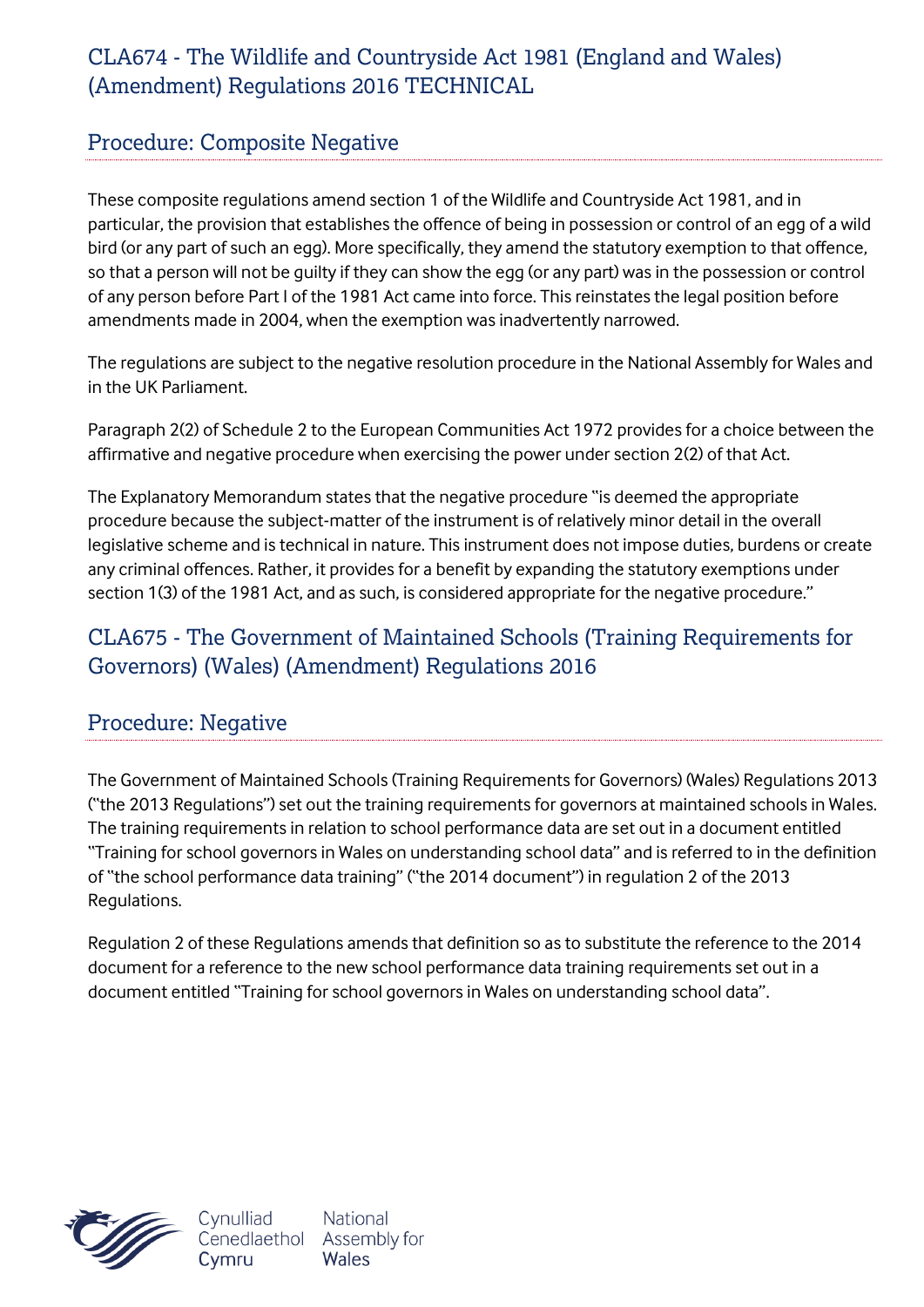### CLA682 - The Public Health Wales National Health Service Trust (Membership and Procedure) (Amendment) Regulations 2016

#### Procedure: Negative

These regulations amend the Public Health Wales National Health Service Trust (Membership and Procedure) Regulations 2009 by removing the requirement for the local authority non-executive director and the university non-executive director to be nominated. These Regulations also remove the requirement for the voluntary sector non-executive director to hold a post in Wales. It will no longer be a requirement that the university non-executive director must be nominated by a university in Wales, or have teaching or research specialism in public health; instead all that will be required is for the person to hold a health-related post in a university.

## CLA684 - The National Health Service (Welfare Reform Consequential Amendments) (Wales) Regulations 2016

#### Procedure: Negative

These Regulations amend:-

- the National Health Service (General Ophthalmic Services) Regulations 1986;
- the National Health Service (Optical Charges and Payments) Regulations 1997;and
- the National Health Service (Travelling Expenses and Remission of Charges) (Wales) Regulations 2007.

The effect of these amendments is to allow for Universal Credit (UC) to be accepted as a qualifying benefit for the purposes of full or part remission from NHS charges and passport all UC claimants for the period from 1April 2016.

This allows for those in receipt of Universal Credit to qualify for free NHS dental treatment, a free NHS sight test and help towards the cost of glasses and help with travel costs and to submit a claim under the NHS Low Income Scheme for help with health costs*.* 

## CLA676 - The Social Services and Well-being (Wales) Act 2014 (Consequential Amendments) Regulations 2016

#### Procedure: Affirmative

The 2014 Act brings together local authorities' functions in relation to improving the well-being of person needing care and support, and carers who need support, into a single Act.

These Regulations amend primary legislation that currently underpins the provisions of care and support and support for carers in Wales.



**National** Cynulliad Cenedlaethol Assembly for Wales Cymru